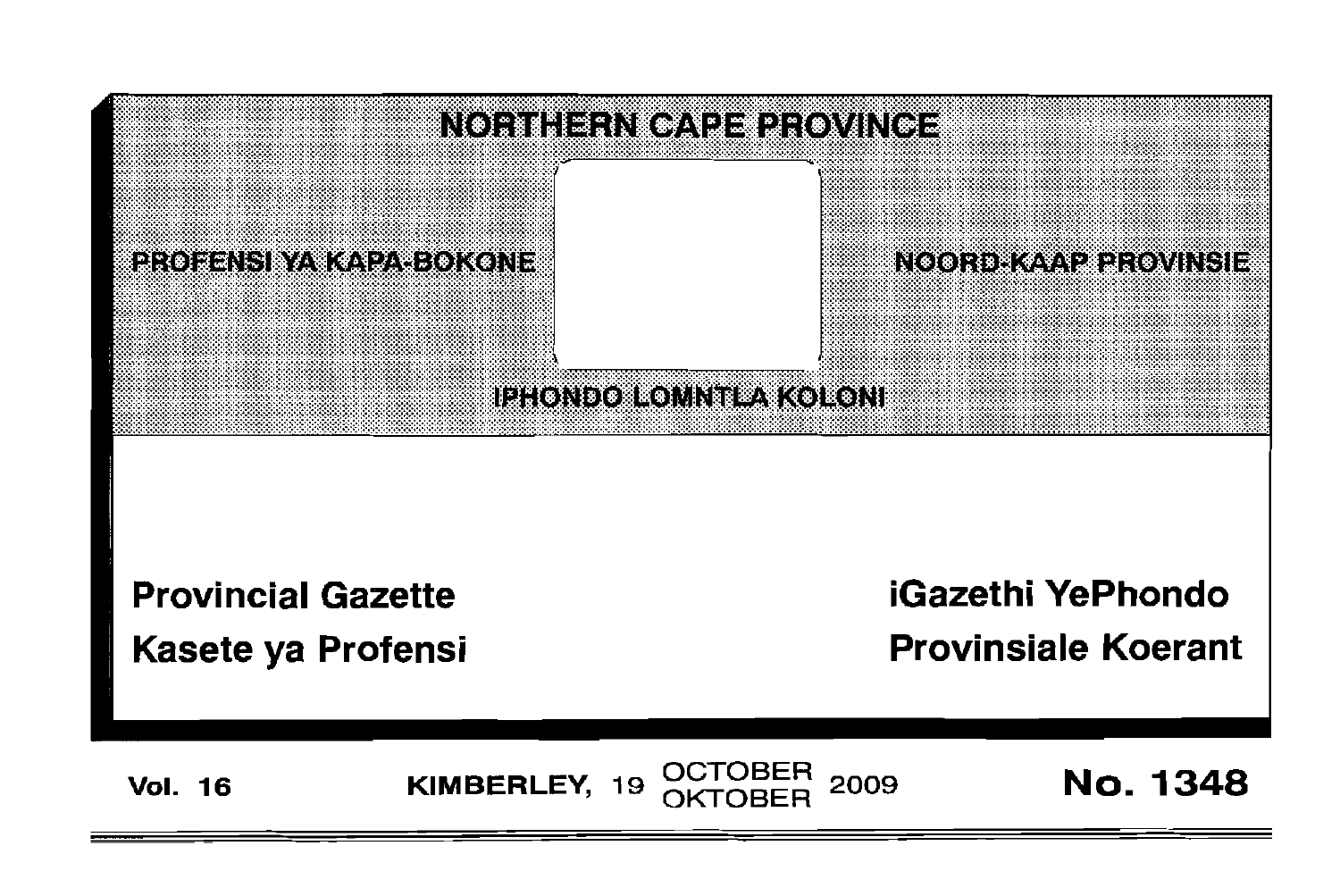| <b>CONTENTS · INHOUD</b> |                                                                                                                  |             |                |
|--------------------------|------------------------------------------------------------------------------------------------------------------|-------------|----------------|
| No.                      |                                                                                                                  | Page<br>No. | Gazette<br>No. |
|                          | <b>GENERAL NOTICE • ALGMENE KENNISGEWING</b>                                                                     |             |                |
| 127                      |                                                                                                                  | з           | 1348           |
| 127                      |                                                                                                                  | 4           | 1348           |
|                          | <b>MUNICIPAL NOTICE • MUNISIPALE KENNISGEWING</b>                                                                |             |                |
| 29                       | Municipal Ordinance (20/1974): Sol Plaatje Municipality: Closure of an open space: Erven 14100, 14093 and 14010, | 5           | 1348           |
| 29                       | Munisipale Ordonnansie (20/1974): Sol Plaatje Munisipaliteit: Sluiting van 'n ooppruimte: Erwe 14100, 14093 en   | 5           | 1348           |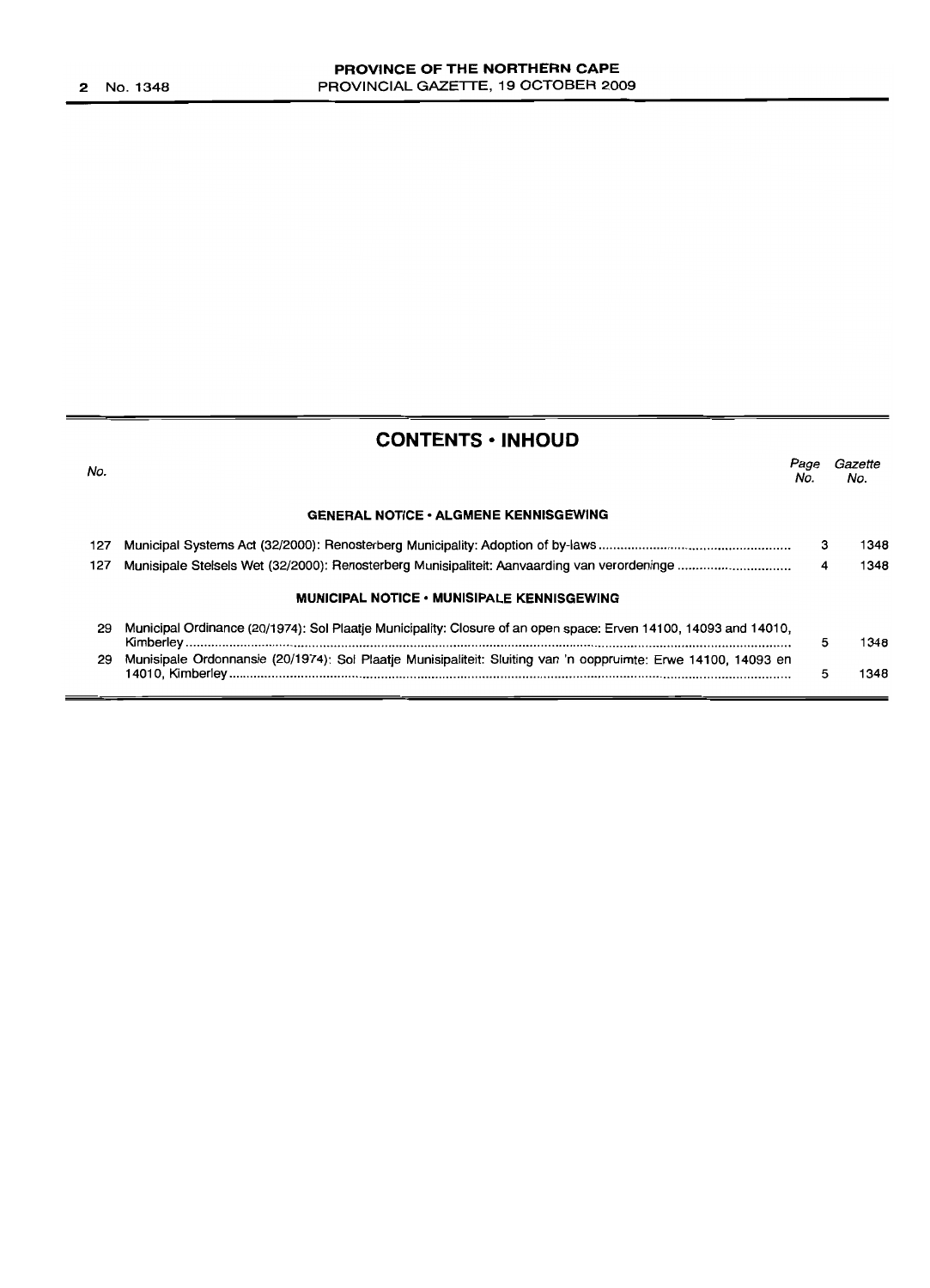# **GENERAL NOTICE • ALGEMENE KENNISGEWING**

#### **NOTICE 127 OF 2009**

## **RENOSTERBERG MUNICIPALITY**

## **ADOPTION OF BY-LAWS**

Notice is hereby given in terms of the Municipal Systems Act, Act 32 of 2000, that Renosterberg Municipality has adopted the following by-laws.

- 1. Law Enforcement
- 2. Cemeteries
- 3. Keeping of Dogs Control
- 4. Keeping of Animals, Poultry and Bees Control
- 5. Street Trading Control
- 6. Advertising Signs and Disfigurement of the Fronts or Frontages of Street Control
- 7. Water Services
- 8. Building Control
- 9. Municipal Taxi Ranks
- 1O. Electricity
- 11. Fire Brigade
- 12. Refuse Removal
- 13. Caravan Parks
- 14. Swimming Pool
- 15. Municipal Commonage
- 16. Fireworks
- 17. Tariffs, Credit Control and Debt Collection
- 18. Standing Orders
- 19. Antennae Systems

These by-laws are open for inspection in the Municipal Offices in Petrusville, Philipstown and Vanderkloof. Input and comments are invited before Thursday, 29 October 2009. Any enquiries may be directed to Mr. L. Pula on (053) 6630041.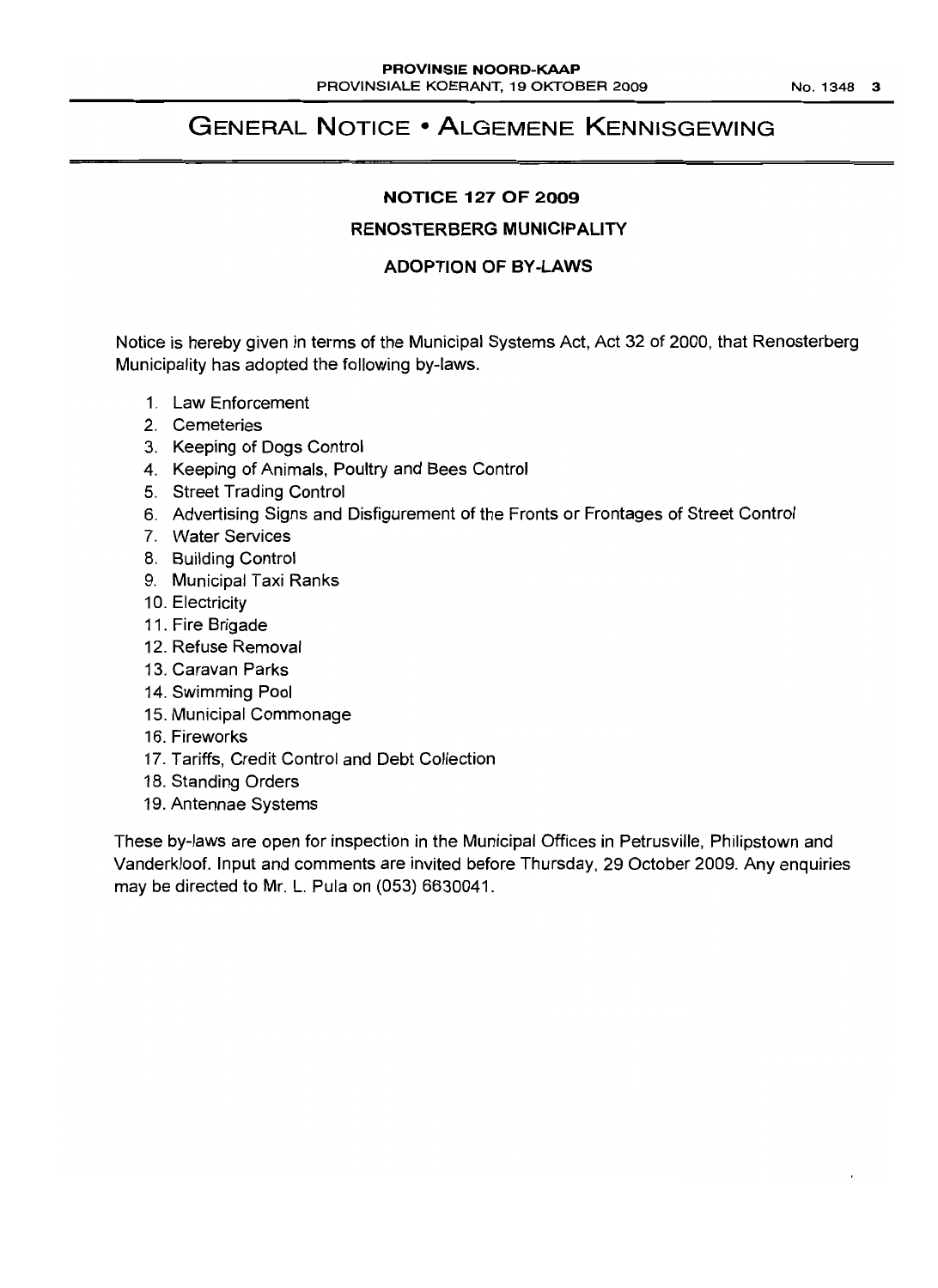#### **KENNISGEWING 127 VAN 2009**

#### **RENOSTERBERG MUNISIPALITEIT**

#### **AANVAARDING VAN VERORDENINGE**

Kennis geskied hiermee ingevolge Artikel 13 (a) van die Munisipale Stelsels Wet (Wet 32 van 2000) dat Renosterberg Munisipaliteit die onderstaande verordeninge aanvaar het.

- 1. Wetstoepassing
- 2. Begraafplase
- 3. Beheer oor aanhou van honde
- 4. Beheer oor die aanhou van Diere, Pluimvee en Bye
- 5. Beheer oor Straathandel
- 6. Beheer oor Advertensietekens en Ontsiering van Voorkante of Fronte van Strate
- 7. Waterdienste
- 8. Boubeheer
- 9. Munisipale Taxistaanplekke
- 10. Elektrisiteit
- 11. Brandweer
- 12. Verwydering van Afvalstowwe
- 13. Karavaanparke
- 14. Swembad
- 15. Munisipale Meent
- 16. Vuurwerke
- 17. Tariewe, Kredietbeheer en Skuldinvordering
- 18. Reglement van Orde
- 19. Antennestelsels

Bogenoemde verordeninge Ie ter insae by die Munisipale Kantore te Petrusville, Philipstown en Vanderkloof. Insette en kommentaar word afgewag tot en met Donderdag, 29 Oktober 2009. Vir enige navrae skakel gerus met Mnr. L. Pula op (053) 6630041.